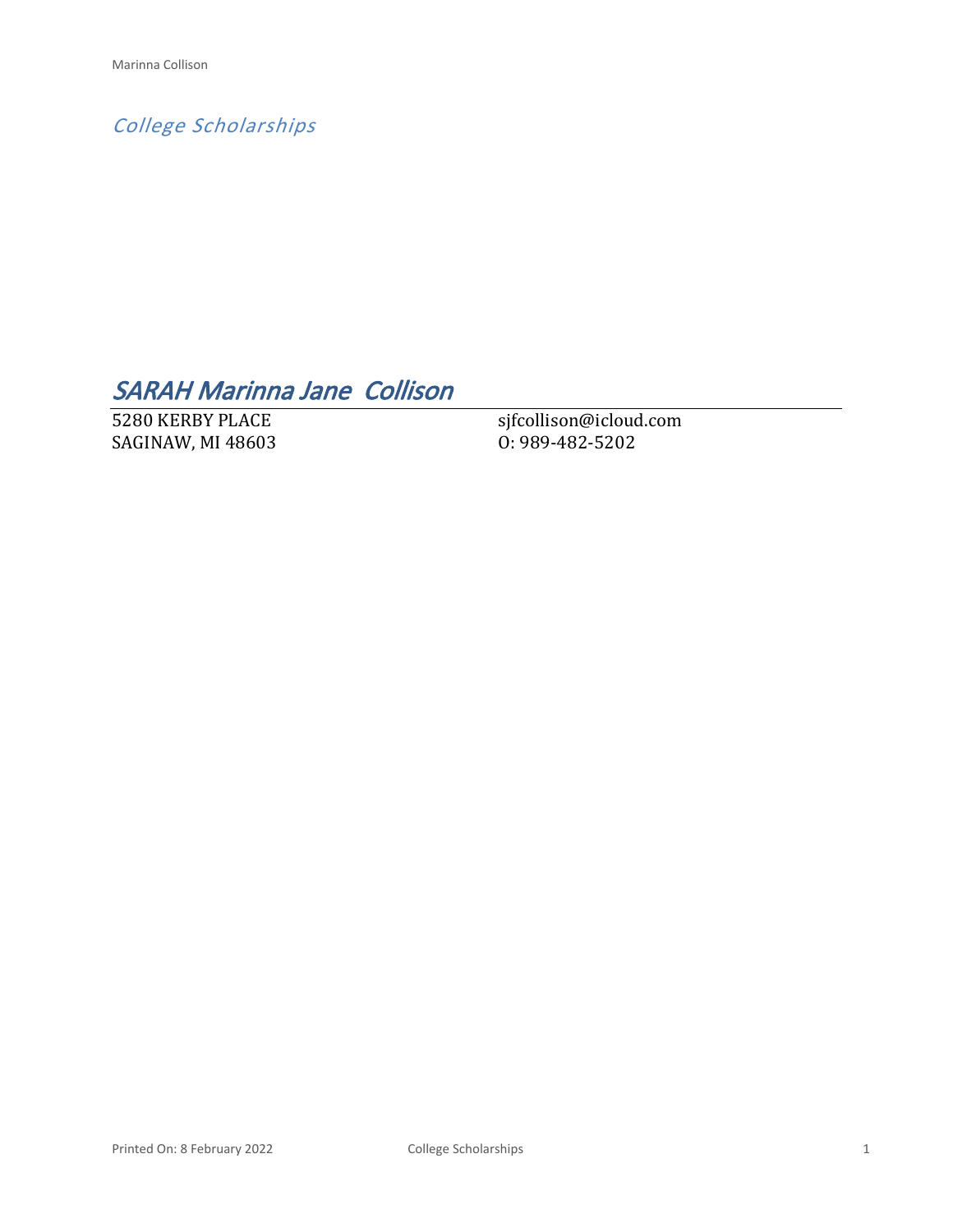# Application Form

# *Student's Information*

#### **Parish\***

St. Thomas Aquinas Parish, Saginaw

### **Gender\***

Woman

#### **Age**

Are you between the ages of 16 and 30? Yes

### **Are you currently a graduating high school senior?\***

Yes

#### **Year of Graduation\***

Please type the full year i.e. 2021. 2022

#### **High School Attended\***

Scholarships are awarded to students who attended one of the following high schools. *If you did not attend one of these schools you will not be eligible for a scholarship from the Foundation.*

Nouvel Catholic Central

#### **County\***

Are you a resident of the Saginaw, Bay or Midland Counties?

Yes

#### **GPA\***

Please enter your cumulative GPA as of the last complete semester.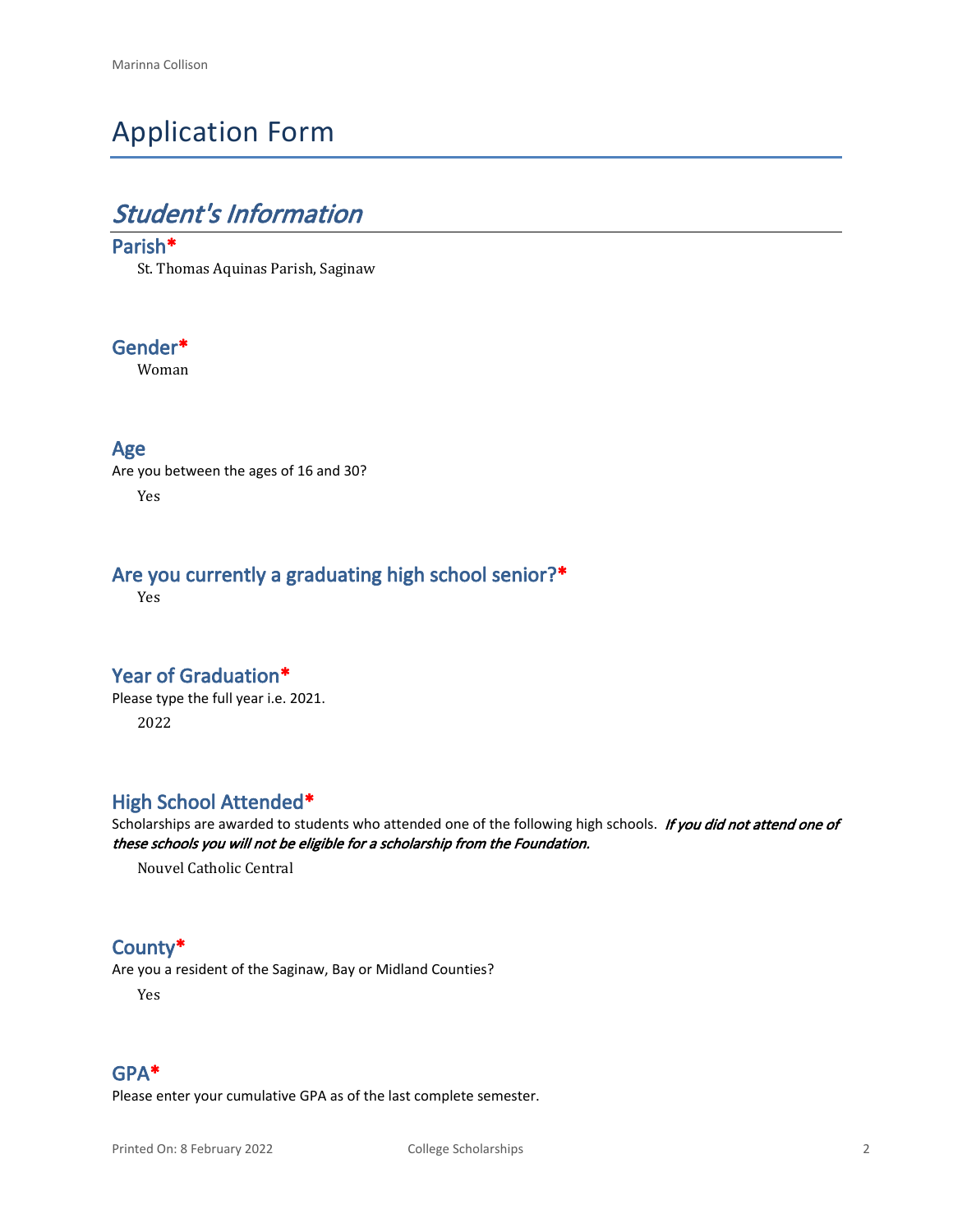3.57

#### **Would you like to be considered for financial need based scholarships?\*** Yes

#### **Unique Requirements\***

I attend a Catholic church weekly I attended Nouvel Elementary, formerly known as St. Thomas Aquinas Elementary

## *Nouvel High School*

**How many years did you attend Nouvel High School?\*** 4

#### **Nouvel Graduate**

Are you, or will you be a graduate of Nouvel Catholic Central High School?

Yes

## *Catholic High School Information*

**How many years did you attend a Catholic high school?\*** 4

## *3.0 GPA*

**Have you maintained a 3.0 cumulative GPA or greater during all four years of high school?\***

Yes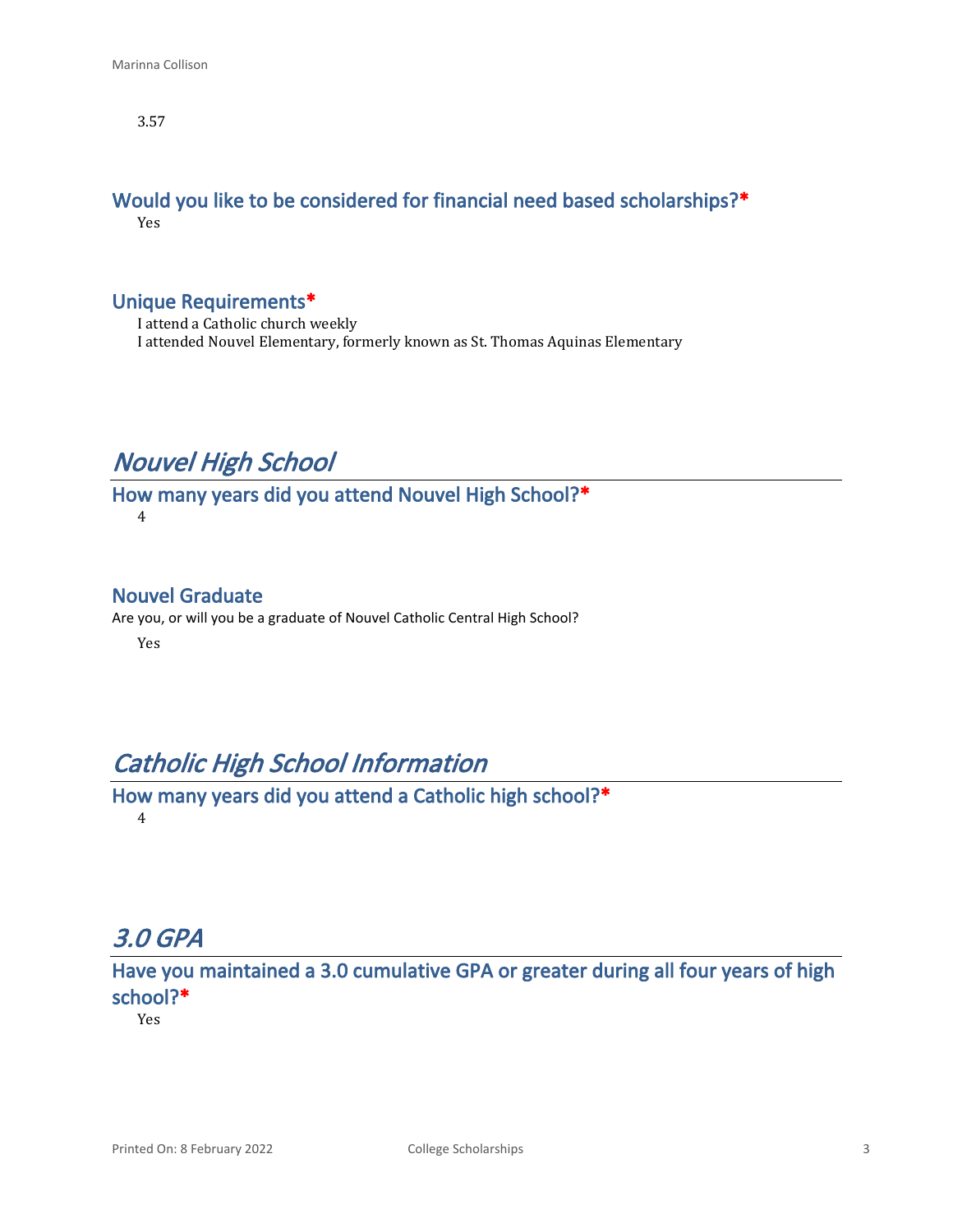## *Financial Need*

#### **Financial Need**

Financial need will be considered when choosing the recipient of the scholarship. You are welcome, but not required to, include any information that you feel would help the committee better understand your financial need.

#### *This could include the portion of your college costs covered by student loans.*

I would like to be considered for financial assistance to help with the cost of furthering my education. My parents are unable to fully support me in going to college. I know the biggest fear my parents have for me is to start my life out after college in debt or not be able to attend an out of city college/university. My parents have put me through my catholic education and I would like nothing better than to be allocated any amount of monies to go onto college to have a career and to be successful.

I have seen my parents struggle and appreciate all of their hard working dollars go towards my sisters and I catholic education. I do not want to continue to put that stress onto them knowing they will do whatever it is for me to attend anywhere of my choice because thats what they do. They put their children first and everything else second. I will be among the first of my mother's side to go to a college/university. The first grand daughter and the first of many that I hope who follow behind me in furthering their education. I would like nothing better, but to continue to make an impact on my family, but for myself to go out into the community and expand my potential to the highest limits. I am a Mexican/Caucasian women and I would like to broaden who I am to a world who awaits me. But in order to do so I would need financial assistance to help with this success.

### *Extracurricular Activities*

**Were you involved in any extracurricular activities?\*** Yes

### *Activities*

# **Extracurricular Activities\***

Please select all that apply

Sports Other



**Sports\*** Please select all that apply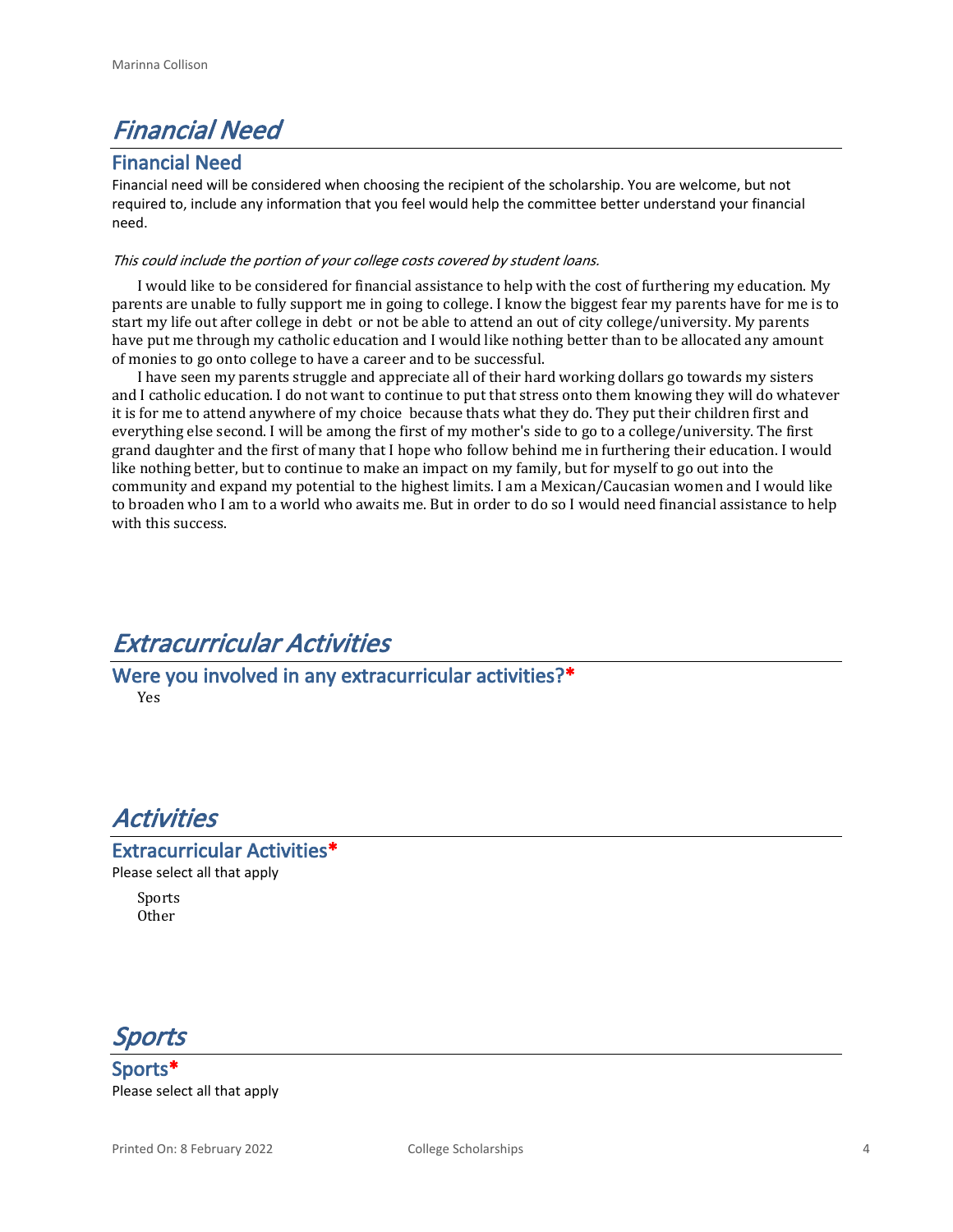Basketball Volleyball Other

## *College Plans*

#### **What colleges, universities, or trade schools have you applied to?\***

Please list the applications you have submitted as well as any you still plan to submit. Also, please indicate any school that has already accepted you.

I have applied to Saginaw Valley State University, Michigan State University, Central Michigan University, Barry University, DePaul University, Northwood University, University of Detroit Mercy, Western Michigan University, Eastern Michigan University. I have been graciously accepted to each of these universities listed above.

I am still applying to the University of Michigan and Oakland University.

#### **Do you plan on enrolling in a Catholic College or University?\***

If at least one of the schools you are considering is a Catholic College or University, please select Yes.

Yes

#### **Catholic College List\***

If you plan to attend a Catholic College, is it listed on the Cardinal Newman Society recommended colleges? If yes, please select which college(s) you plan to attend.

I do not plan to attend these colleges

#### **Intended Major\***

Medicine (e.g. Pre-med, Nursing, Medical Research)

**Intended Minor\***

Undecided

#### **Michigan University\***

Do you plan to attend a Michigan University or College?

Yes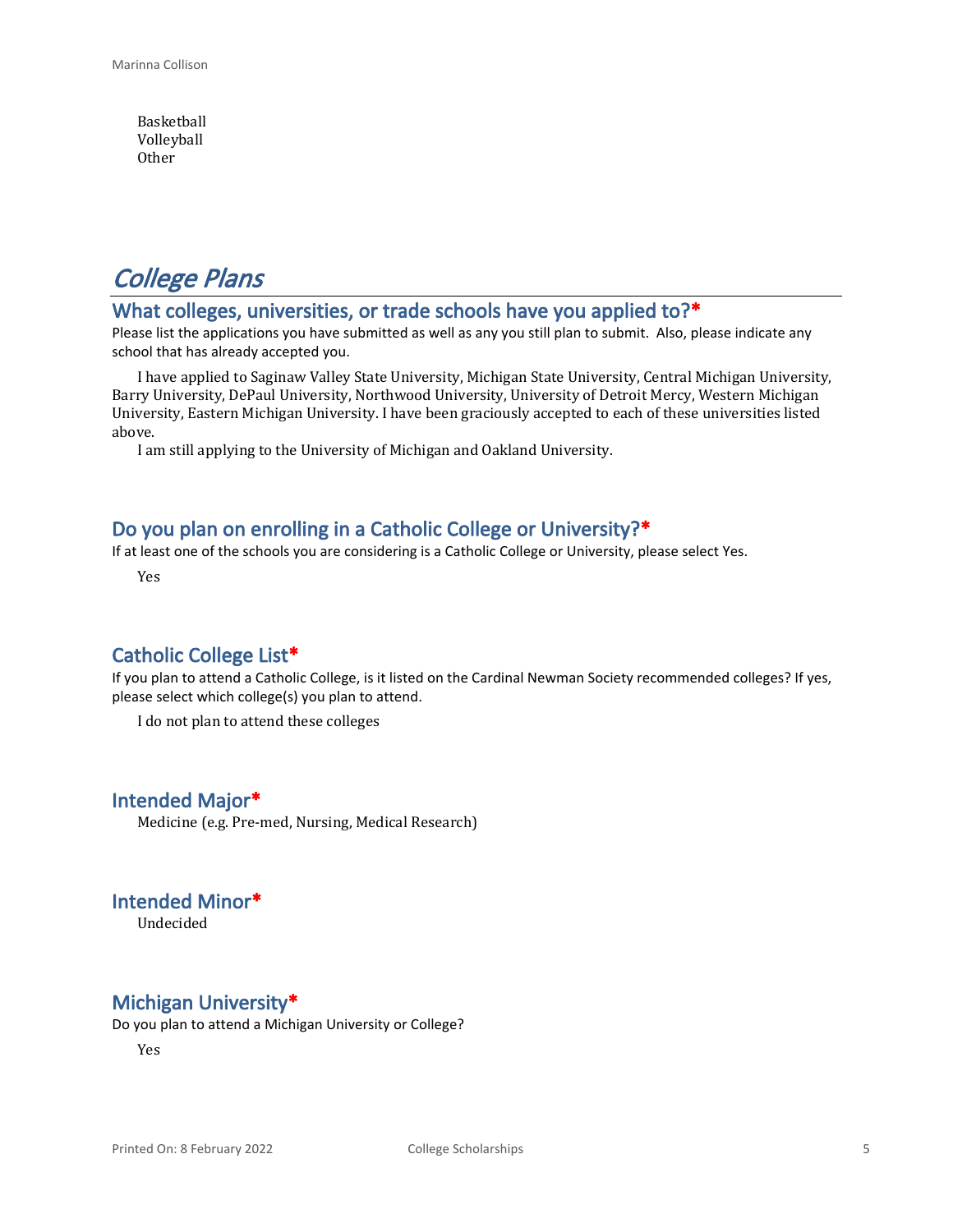#### **College Specific\***

Do you plan to attend Saginaw Valley State University?

No

#### **Seminary**

Do you plan to attend a seminarian college? No

# *Photo - this will be moved. it will be collected after scholarship decisions are made.*

#### **Photo\***

Please upload a photo of yourself. IMG\_8735.jpg

#### **Photo Release\***

If selected as the scholarship recipient, I acknowledge and give permission for the Catholic Community Foundation of Mid-Michigan to use my name and/or image in media announcements related to this award.

I ackowledge this.

## *Acknowledgements*

#### **Access to Relevant Records\***

I acknowledge that by submitting this application, I allow the selection committee to access relevant records retained by any Catholic parish, Catholic school and/or public school in order to determine my eligibility for this scholarship. This may also include contacting appropriate parties to confirm information supplied by the candidate.

I acknowledge this.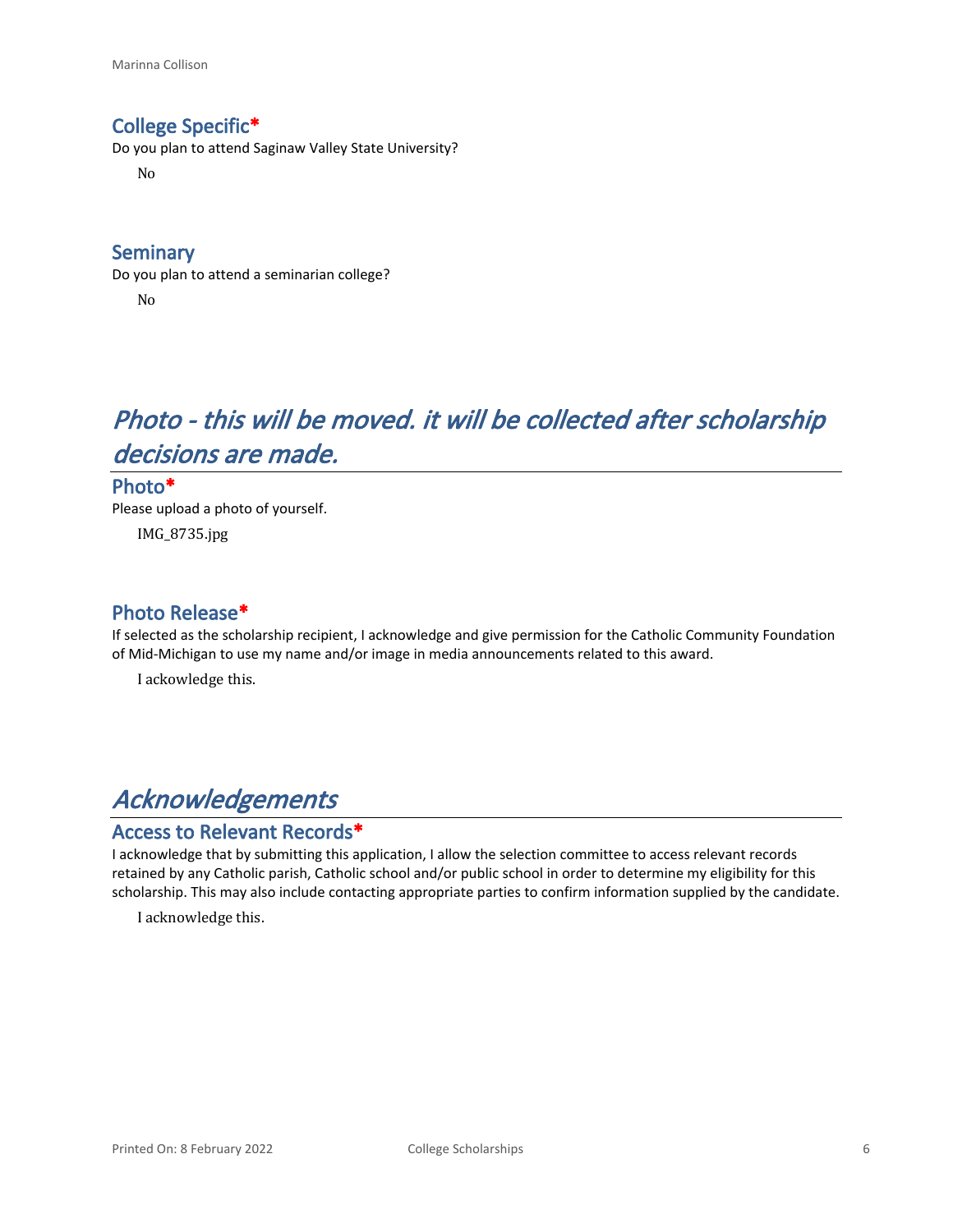# *General Letter of Recommendation*

#### **Email Address of the Person Providing the Recommendation\***

A letter of recommendation from a reference of your choice is required for this application. You will need the email address of each of your references.

\*\*For those who qualified for the Cesario Hernandez Memorial Scholarship, you will need *Two* letters of recommendation. One reference may be from a teacher and one reference must be from a community leader. A supplementary prompt will appear after you qualify.

\*\*For those who qualified for the Regina Graveline Family Advised Scholarship, you will need *Two* letters of recommendation from someone other than a relative who has experienced working with you through an activity, school, work, church or service project. A supplementary prompt will appear after you qualify.

Sample Email Request for Letters of Recommendation. Feel free to copy and paste this email template when requesting your letters of recommendation.

Dear

I am applying for a scholarship from the Catholic Community Foundation of Mid-Michigan and am required to submit a letter of recommendation. I am writing to ask you to please submit a letter for me.

Please note that my application **will not be** considered for a scholarship without your submission. **The deadline for submitting applications is January 17th at 11:59 p.m.**

I really appreciate your assistance with my scholarship application! If you have any questions, please let me know or you can contact the Foundation's Communications Coordinator, Connor Rabine, at connor.rabine@ccfmm.org

Sincerely, YOUR NAME

Type an email address in the box below, then compose your email request.

awalker@nouvelcatholic.org

### **<sup>2</sup> Thank you or providing a letter of recommendation, please upload it in PDF format below.\***

marinna letter.pdf

# *Transcript Request*

#### **Transcript Request\***

Please email your high school Guidance Counselor to request an electronic upload of your high school transcript.

Sample Email Request for High School Transcript. Feel free to copy and paste this email template for your high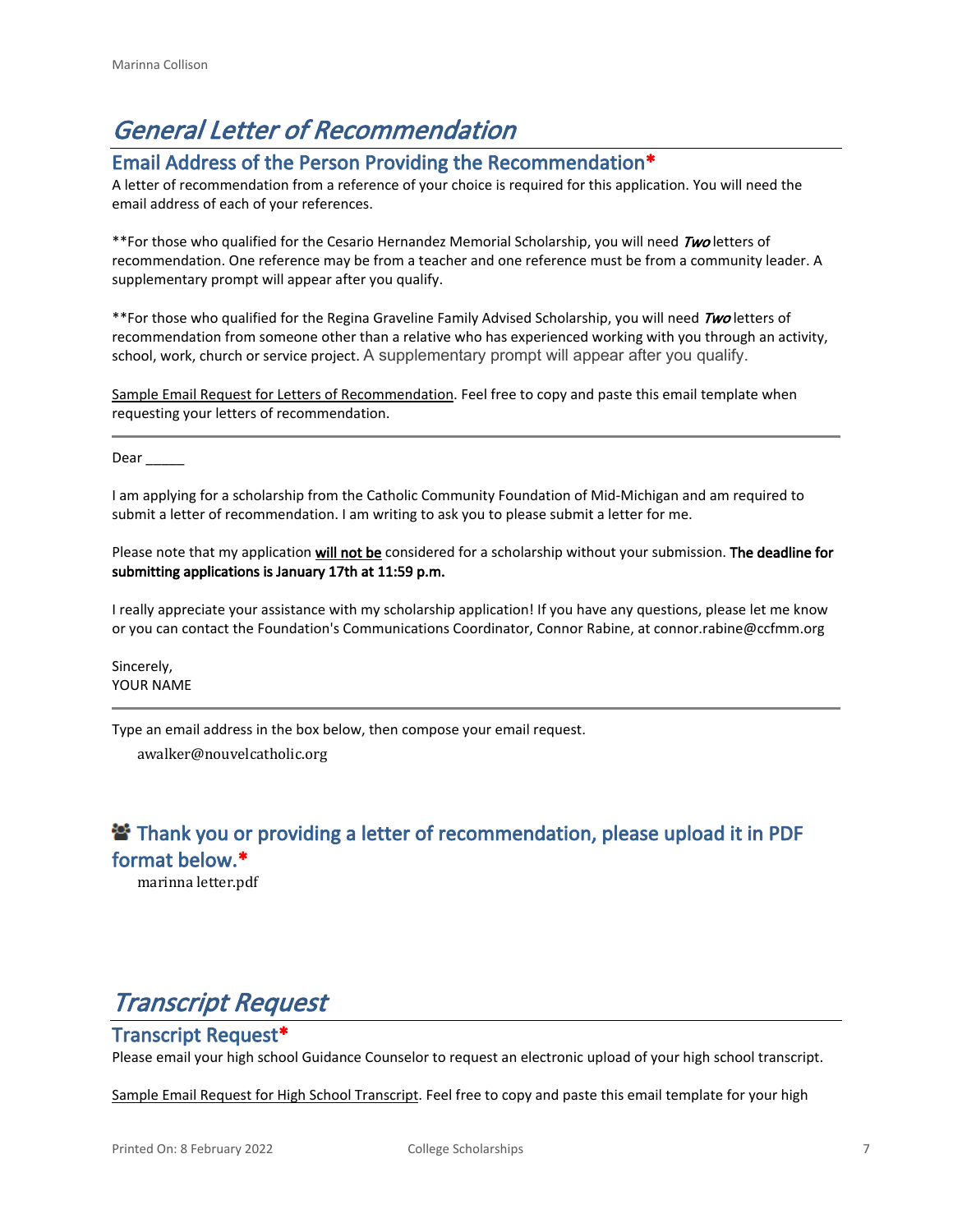school Guidance Counselor.

#### Dear \_\_\_\_\_\_

I am applying for a scholarship from the Catholic Community Foundation of Mid-Michigan Scholarship and am required to submit my high school transcript. I am writing to ask you to please upload and submit this for me.

#### **The deadline for submitting transcripts is Wednesday, June 15th, 2022 at 11:59 p.m.**

I really appreciate your assistance with my scholarship application! If you have any questions, please let me know, or you can contact the Foundation's Communications Coordinator, Connor Rabine, at connor.rabine@ccfmm.org.

Sincerely, YOUR NAME

Enter the email address of your High School Guidance Counselor in the space below and then compose your email.

kboros@nouvelcatholic.org

### **Transcript\***

Please upload the applicant's official transcript below.

Marinna Transcript.pdf

#### **普 ACT/SAT Scores\***

Please enter the applicant's ACT and SAT score below if applicable.

1020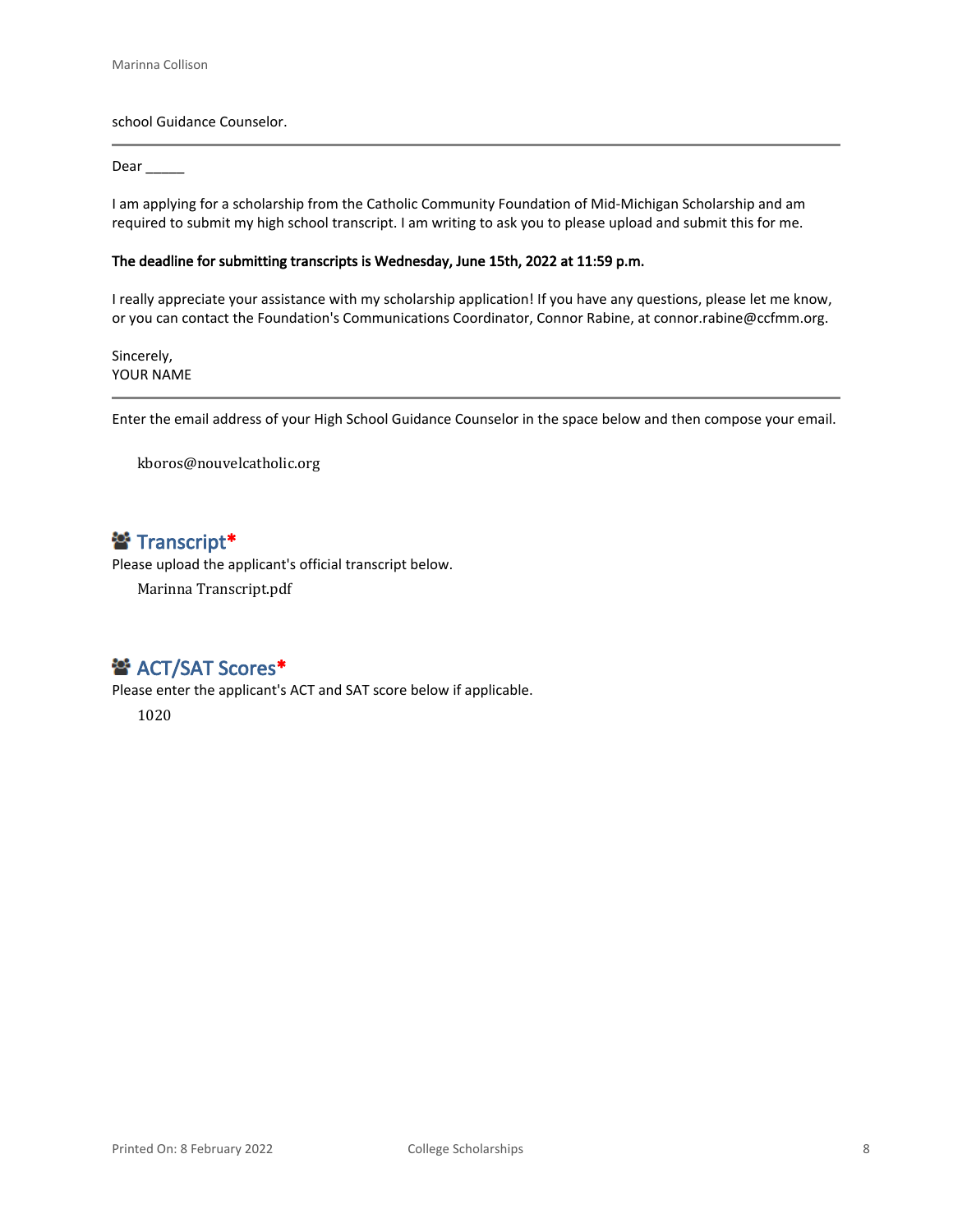# File Attachment Summary

## *Applicant File Uploads*

- marinna letter.pdf
- Marinna Transcript.pdf
- IMG\_8735.jpg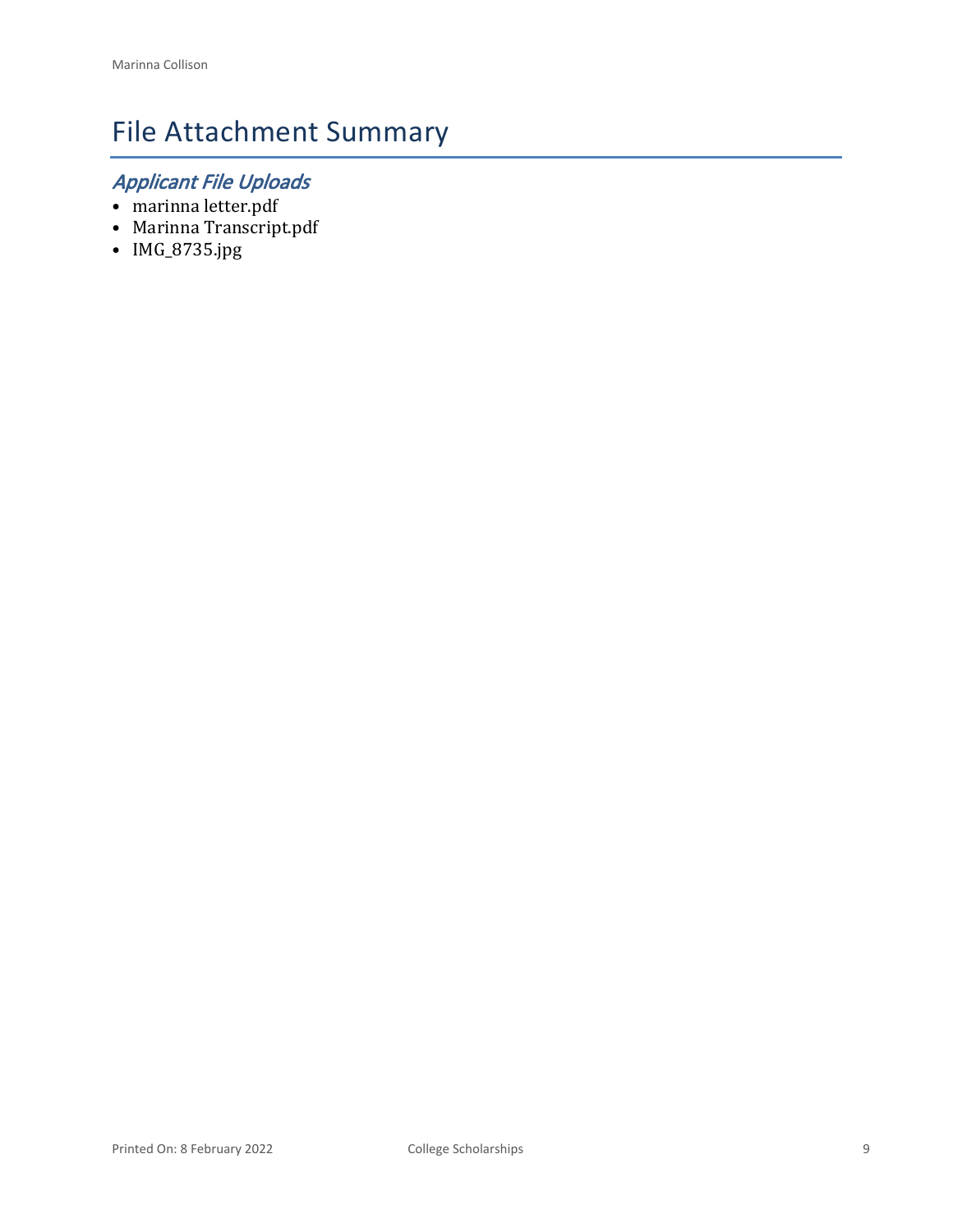#### 1/17/2021

To whom it may concern,

Over the past four years, I have had the pleaser of getting to know Marinna Collison as both her teacher and soccer coach. Marinna is a very determined young lady with a drive to succeed.

In the classroom, Marinna does not shy away from a challenge. Being a math teacher, I often see students shut down during a struggle and give up. However, I do not see this with Marinna. While she may get frustrated, she always pushes though the struggle with hard work to gain the necessary understanding to succeed.

On the soccer field, Marinna has been an incredible asset to our team. She leads the team with confidence and welcoming to young, new players. Marinna has been an essential part of the growth of our team and the fostering of the close-knit relationship among the players. As a coach, it is enjoyable to watch someone with her work-ethic play the game and share her love of the game with others.

Marinna will be a wonderful addition to whatever university she attends and will be a great example to her peers of a dedicated and hardworking young lady.

Thank you,

Aubrey Walker Math Teacher Nouvel Catholic Central Schools awalker@nouvelcatholic.org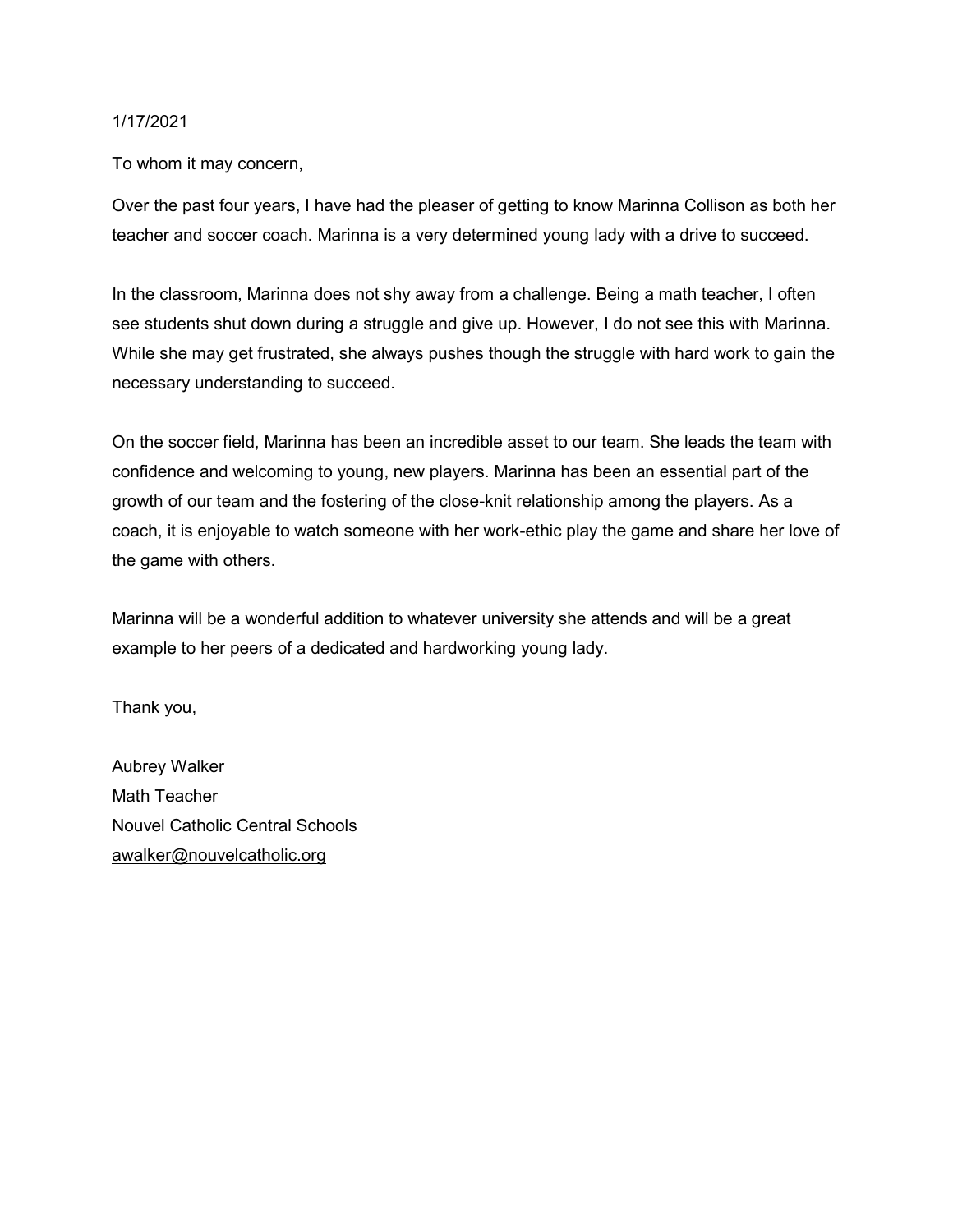#### **Nouvel Catholic Central High School** Date Printed: 01/18/2022 Page 1 of 2 **2555 Wieneke Rd. Saginaw, MI 48603 (989) 791-4330**

Accredited by MANS

**Graduation Year:** 2022

**Graduation Date:**?

**Entered:** 08/27/2018

**Withdrew:** 

**Name:** Marinna Collison

**Phone:** (989) 797-8077

Gender: FEMALE

**Address:** 5280 Kerby Place Saginaw, MI 48603 **DOB:** 07/01/2004

**UIC:**5686493684



*We are Nouvel Catholic Central, called by Christ to learn, love and lead... courageously.*

| Grade 9                          |                          |                 |                          |                |                |  |
|----------------------------------|--------------------------|-----------------|--------------------------|----------------|----------------|--|
| Course                           | <b>Subject</b>           | To Be<br>Earned | Earned<br><b>Credits</b> | S <sub>1</sub> | S <sub>2</sub> |  |
| <b>Jesus Christ in Scripture</b> | Theology                 |                 | 0.500                    | $A -$          |                |  |
| Who Is Jesus Christ?             | Theology                 |                 | 0.500                    |                | $B+$           |  |
| CP English I                     | English                  |                 | 0.500                    | $C+$           |                |  |
| CP English I                     | English                  |                 | 0.500                    |                | B              |  |
| Geometry                         | Math                     |                 | 0.500                    | $C-$           |                |  |
| Geometry                         | Math                     |                 | 0.500                    |                | B              |  |
| <b>CP Biology I</b>              | <b>Science</b>           |                 | 0.500                    | B              |                |  |
| CP Biology I                     | Science                  |                 | 0.500                    |                | B              |  |
| Am. History & Geography          | Social<br><b>Studies</b> |                 | 0.500                    | С              |                |  |
| Am. History & Geography          | Social<br><b>Studies</b> |                 | 0.500                    |                | B              |  |
| Spanish II                       | World<br>Language        |                 | 0.500                    | $A -$          |                |  |
| Spanish II                       | World<br>Language        |                 | 0.500                    |                | Α              |  |
| <b>Art Fundamentals</b>          | <b>Fine Arts</b>         |                 | 0.500                    |                | A              |  |
| <b>Phys Ed Humanities</b>        | Phy Ed                   |                 | 0.500<br>7.000           | A+             |                |  |

#### **Grade 11**

| Course                                  | Subject                  | To Be<br><b>Earned</b> | <b>Earned</b><br><b>Credits</b> | S <sub>1</sub> | S <sub>2</sub> |
|-----------------------------------------|--------------------------|------------------------|---------------------------------|----------------|----------------|
| <b>Sacraments</b>                       | Theology                 |                        | 0.500                           | A              |                |
| Ecumenical/ Interfaith<br><b>Issues</b> | Theology                 |                        | 0.500                           |                | A              |
| <b>Christian Leadership</b>             | <b>Theology</b>          |                        | 0.500                           |                | A+             |
| H English III                           | English                  |                        | 0.500                           | Α              |                |
| H English III                           | English                  |                        | 0.500                           |                | $A+$           |
| Algebra II                              | Math                     |                        | 0.500                           | B              |                |
| Algebra II                              | Math                     |                        | 0.500                           |                | B              |
| H Anatomy & Physiology                  | Science                  |                        | 0.500                           | $A -$          |                |
| H Anatomy & Physiology                  | <b>Science</b>           |                        | 0.500                           |                | $A -$          |
| Physics I                               | Science                  |                        | 0.500                           | А-             |                |
| <b>Physics I</b>                        | Science                  |                        | 0.500                           |                | B              |
| AP U.S. Government                      | Social<br><b>Studies</b> |                        | 0.500                           | $A -$          |                |
| AP U.S. Government                      | Social<br><b>Studies</b> |                        | 0.500                           |                | $B+$           |
| Sociology                               | Social<br><b>Studies</b> |                        | 0.500                           | $A+$           |                |
|                                         |                          |                        | 7.000                           |                |                |

| Grade 10                                 |                          |                 |                          |                |                |  |
|------------------------------------------|--------------------------|-----------------|--------------------------|----------------|----------------|--|
| Course                                   | Subject                  | To Be<br>Earned | Earned<br><b>Credits</b> | S <sub>1</sub> | S <sub>2</sub> |  |
| Mission of Jesus Christ                  | Theology                 |                 | 0.500                    | $B+$           |                |  |
| The Church                               | Theology                 |                 | 0.500                    |                | А-             |  |
| H Eng II Am Lit                          | English                  |                 | 0.500                    | $C+$           |                |  |
| H Eng II Am Lit                          | English                  |                 | 0.500                    |                | $A+$           |  |
| Algebra I                                | Math                     |                 | 0.500                    | B-             |                |  |
| Algebra I                                | Math                     |                 | 0.500                    |                | A-             |  |
| H Chem I                                 | <b>Science</b>           |                 | 0.500                    | $C+$           |                |  |
| H Chem I                                 | Science                  |                 | 0.500                    |                | A-             |  |
| <b>CP World History and</b><br>Geography | Social<br><b>Studies</b> |                 | 0.500                    | $A -$          |                |  |
| CP World History and<br>Geography        | Social<br><b>Studies</b> |                 | 0.500                    |                | A              |  |
| H Spanish III                            | World<br>Language        |                 | 0.500                    | $\overline{A}$ |                |  |
| H Spanish III                            | World<br>Language        |                 | 0.500                    |                | $A+$           |  |
| Speech                                   | Speech                   |                 | 0.500                    | $B+$           |                |  |
| <b>Health Education</b>                  | Health                   |                 | 0.500<br>7.000           |                | A              |  |

#### **Grade 12**

| Course                                      | Subject                  | To Be<br>Earned | Earned<br><b>Credits</b> | S1 | S <sub>2</sub> |
|---------------------------------------------|--------------------------|-----------------|--------------------------|----|----------------|
| <b>AP Environmental Sci</b><br><b>MIVHS</b> | Science                  | 0.500           |                          |    |                |
| Life In Christ                              | Theology                 | 0.500           |                          |    |                |
| Living the Call                             | Theology                 | 0.500           |                          |    |                |
| AP English IV                               | English                  | 0.500           |                          |    |                |
| <b>AP English IV</b>                        | English                  | 0.500           |                          |    |                |
| H. Analysis of Function                     | Math                     | 0.500           |                          |    |                |
| H. Analysis of Function                     | Math                     | 0.500           |                          |    |                |
| Economics                                   | Social<br><b>Studies</b> | 0.500           |                          |    |                |
| Newspaper                                   | <b>Fine Arts</b>         | 0.500           |                          |    |                |
| Newspaper                                   | Fine Arts                | 0.500           |                          |    |                |
| <b>Dual Enrollment</b>                      | Elective                 |                 |                          |    |                |
| <b>Dual Enrollment</b>                      | Elective                 |                 |                          |    |                |
| <b>MIVHS</b>                                |                          |                 |                          |    |                |
| <b>MIVHS</b>                                |                          |                 |                          |    |                |
| TR Intro Psychology -<br><b>Delta</b>       | Social<br><b>Studies</b> |                 | 0.500                    | A  |                |
|                                             |                          | 5.000           | 0.500                    |    |                |

**Weighted Cumulative GPA: 3.558** 

**Credits Required for Graduation:**26.000

**Unweighted Cumulative GPA: 3.430** 

**Ranking & Total Students:** 37 of 58 **Cumulative Earned Credits:**21.500

**Pending Credits:**5.000

Kerri Boros, MA, LPC Counselor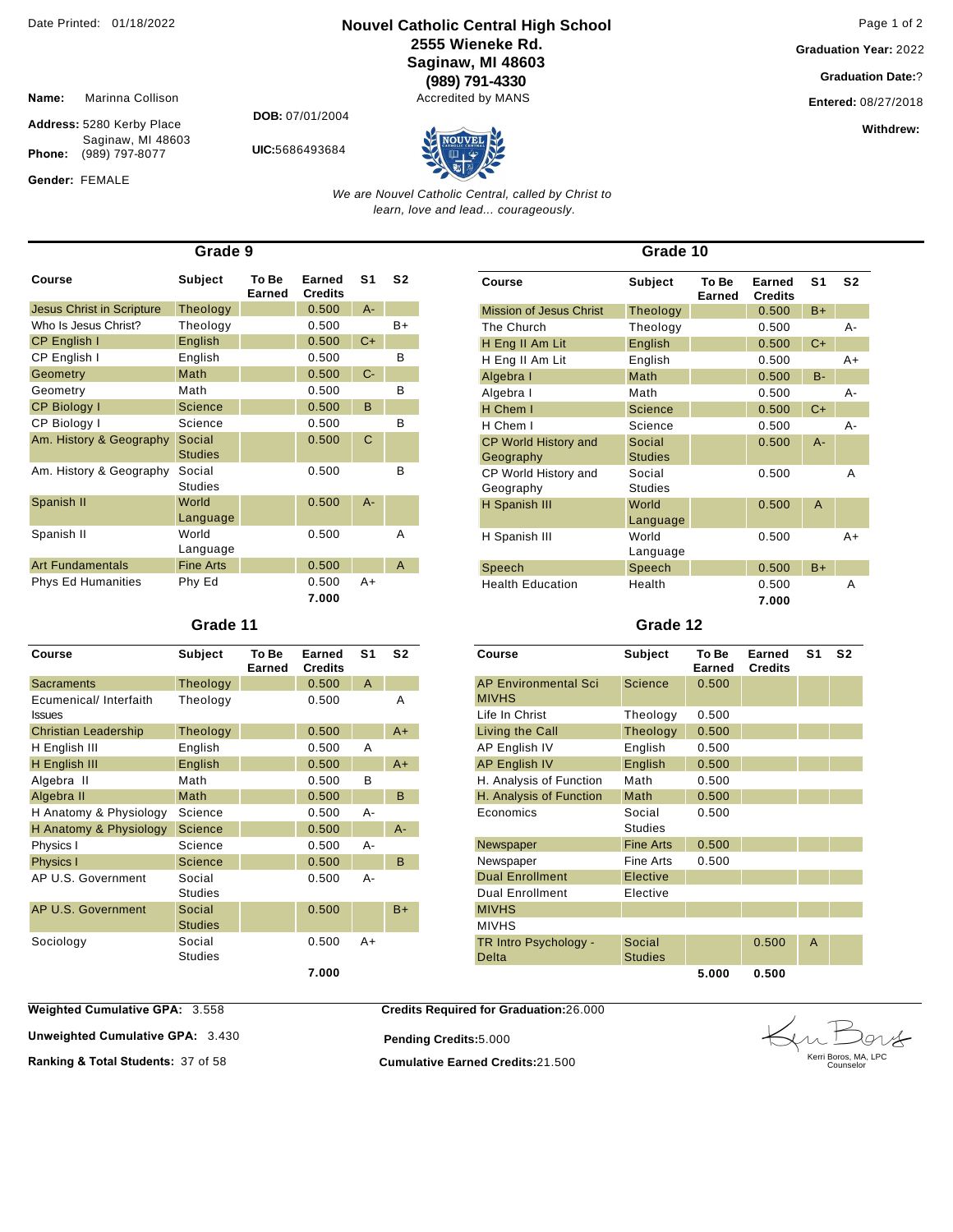07/01/2004

### **Nouvel Catholic Central High School** Page 2 of 2 **Test Score Data**

| Test         | <b>Description</b> |    | Gr Date Taken | <b>Section/Row</b>             |                      |
|--------------|--------------------|----|---------------|--------------------------------|----------------------|
|              |                    |    |               | <b>Scores</b>                  | <b>Scores</b>        |
| AP AG        | AP AM Govt         | 11 | 05/03/2021    | <b>Scores</b>                  | 1                    |
|              |                    |    |               | Section 1                      | <b>Scores</b>        |
| PSAT9        | <b>PSAT 8/9</b>    |    | 09 04/09/2019 | Total                          | 830                  |
|              |                    |    |               | R                              | 20                   |
|              |                    |    |               | SCI                            | 20                   |
|              |                    |    |               | EOI                            | 8                    |
|              |                    |    |               | <b>HOA</b>                     | $\overline{7}$       |
|              |                    |    |               | <b>Section 2</b>               | <b>Scores</b>        |
|              |                    |    | 09 04/09/2019 | <b>ERW</b>                     | 410                  |
|              |                    |    |               | <b>WL</b>                      | 21<br>21             |
|              |                    |    |               | <b>HSS</b>                     |                      |
|              |                    |    |               | <b>SEC</b>                     | 8                    |
|              |                    |    |               | <b>PSD</b>                     | $\overline{7}$       |
|              |                    |    | 09 04/09/2019 | <b>Section 3</b><br><b>MSS</b> | <b>Scores</b><br>420 |
|              |                    |    |               | <b>MTS</b>                     | 21.0                 |
|              |                    |    |               | <b>WIC</b>                     | 6                    |
|              |                    |    |               | COE                            | 7                    |
|              |                    |    |               | <b>Scores</b>                  |                      |
| <b>PSATN</b> | PSAT <sub>11</sub> |    | 11 01/26/2021 | <b>Total Score</b>             | 860                  |
|              |                    |    |               | Reading/Writing                | 450                  |
|              |                    |    |               | Math                           | 410                  |
|              |                    |    |               | Selection Index                | 131                  |
|              |                    |    |               | Section 1                      | <b>Scores</b>        |
| SAT          | <b>SAT</b>         |    | 11 04/13/2021 | Total                          | 1020                 |
|              |                    |    |               | R                              | 24                   |
|              |                    |    |               | <b>HSS</b>                     | 25                   |
|              |                    |    |               | EOI                            | 9                    |
|              |                    |    |               | <b>HOA</b>                     | 8                    |
|              |                    |    |               | <b>ESR</b>                     | 4                    |
|              |                    |    |               | <b>Section 2</b>               | <b>Scores</b>        |
|              |                    |    | 11 04/13/2021 | <b>ERW</b>                     | 500                  |
|              |                    |    |               | <b>WL</b>                      | 26                   |
|              |                    |    |               | SCI                            | 25                   |
|              |                    |    |               | <b>SEC</b>                     | 8                    |
|              |                    |    |               | <b>PSD</b>                     | 9                    |
|              |                    |    |               | <b>ESA</b>                     | $\overline{2}$       |
|              |                    |    |               | <b>Section 3</b>               | <b>Scores</b>        |
|              |                    |    | 11 04/13/2021 | <b>MSS</b>                     | 520                  |
|              |                    |    |               | <b>MTS</b>                     | 26.0                 |
|              |                    |    |               | <b>WIC</b>                     | 10                   |
|              |                    |    |               | COE                            | 8                    |
|              |                    |    |               | <b>PAM</b>                     | 10                   |
|              |                    |    |               | <b>ESW</b>                     | 4                    |
|              |                    |    |               |                                |                      |